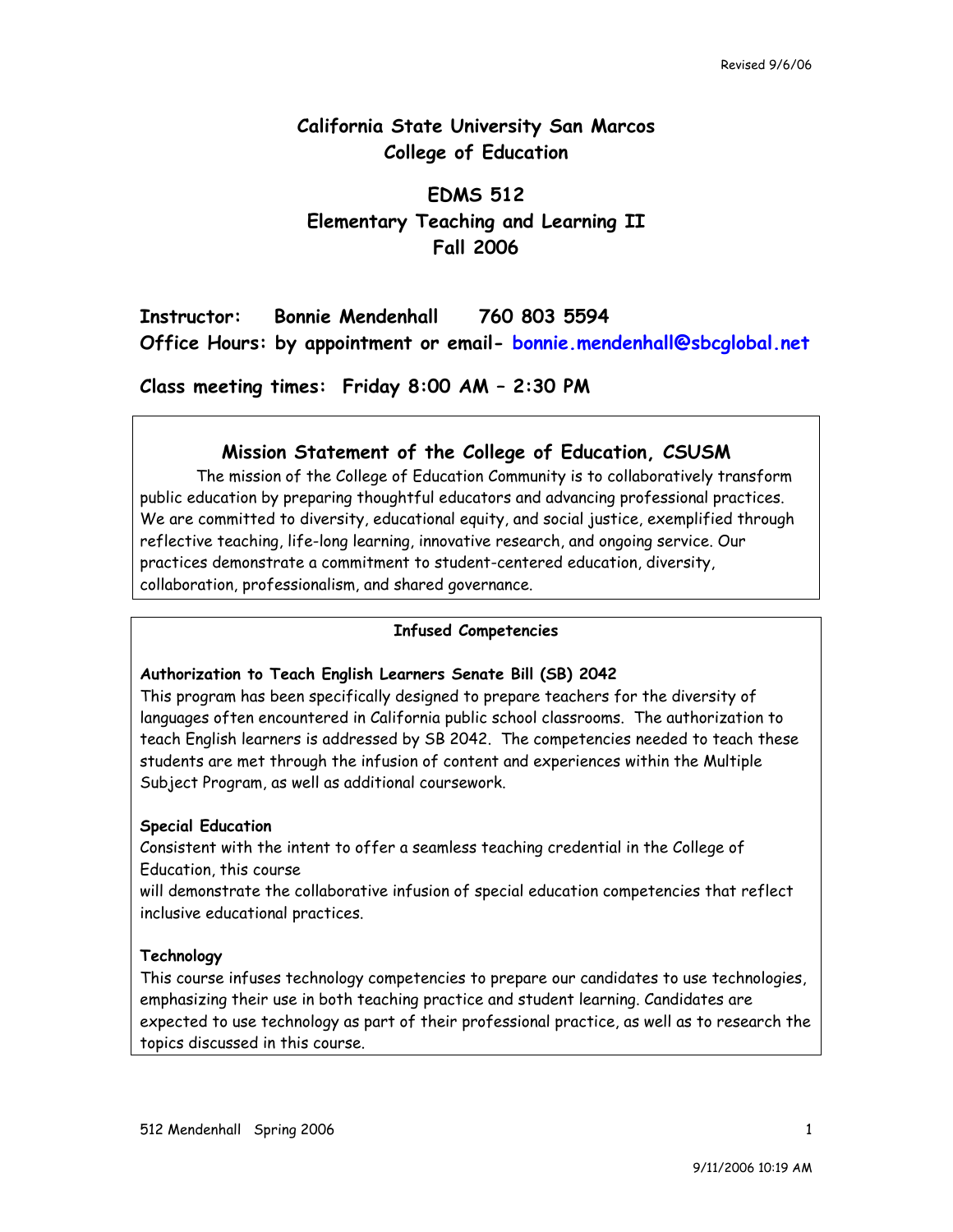## **Course Description**

Focuses on developing an advanced understanding of learning theory and instructional practice in integrated and inclusive classrooms.

This course requires participation in public schools and other education-related contexts. This course is designed:

- to extend preservice candidates' understandings about numerous philosophies of teaching and learning;
- to inform preservice candidates about key concepts and procedures as they relate to students learning English and students with special education labels;
- to encourage further infusion of technology into curriculums.

#### **Course Prerequisites**

Admission to the CSUSM College of Education Teacher Credential Program. Successful completion of EDMS 511

### **Course Objectives**

The purposes of this course are threefold:

- to expand preservice candidates knowledge about general learning theories and experiences with a range of pedagogical practices;
- to enhance preservice candidates' awareness of the multiple perspectives and learning styles that exist in diverse classrooms and other education-related settings;
- to provide a safe environment for preservice candidates' discussion of, and experimentation with, a variety of techniques and methods of instruction.

### **Teacher Performance Expectations (TPE) Competencies**

This course is designed to help teachers seeking the Multiple Subjects Credential to develop the skills, knowledge, and attitudes necessary to assist schools and districts in implementing effective programs for students. The successful candidate will be able to merge theory and practice in order to realize a comprehensive and extensive educational program for all students. The following TPE's are primarily addressed in this course:

## **TPE 6d – Engaging and supporting all learners Special Education and TPE 9 - Instructional Planning (Check for completion**

**TPE 10 - Instructional Time-** Appropriately allocating instructional time and Effectively and efficiently managing instructional time

**TPE 14 - Educational Technology** Taskstream and Addressing all six of the ISTE National Educational Technology Standards for Teachers. See www.iste.org

These TPEs will be uploaded to TaskStream as part of the course requirements. The purpose of the portfolio is to assess how well you meet the TPEs. Although all the artifacts you place (more than 1 per TPE) in your portfolio have been assessed/graded by your professors, it is not clear if you have a thorough understanding of the TPEs and can make the connection between the assignments completed in class with the teaching you have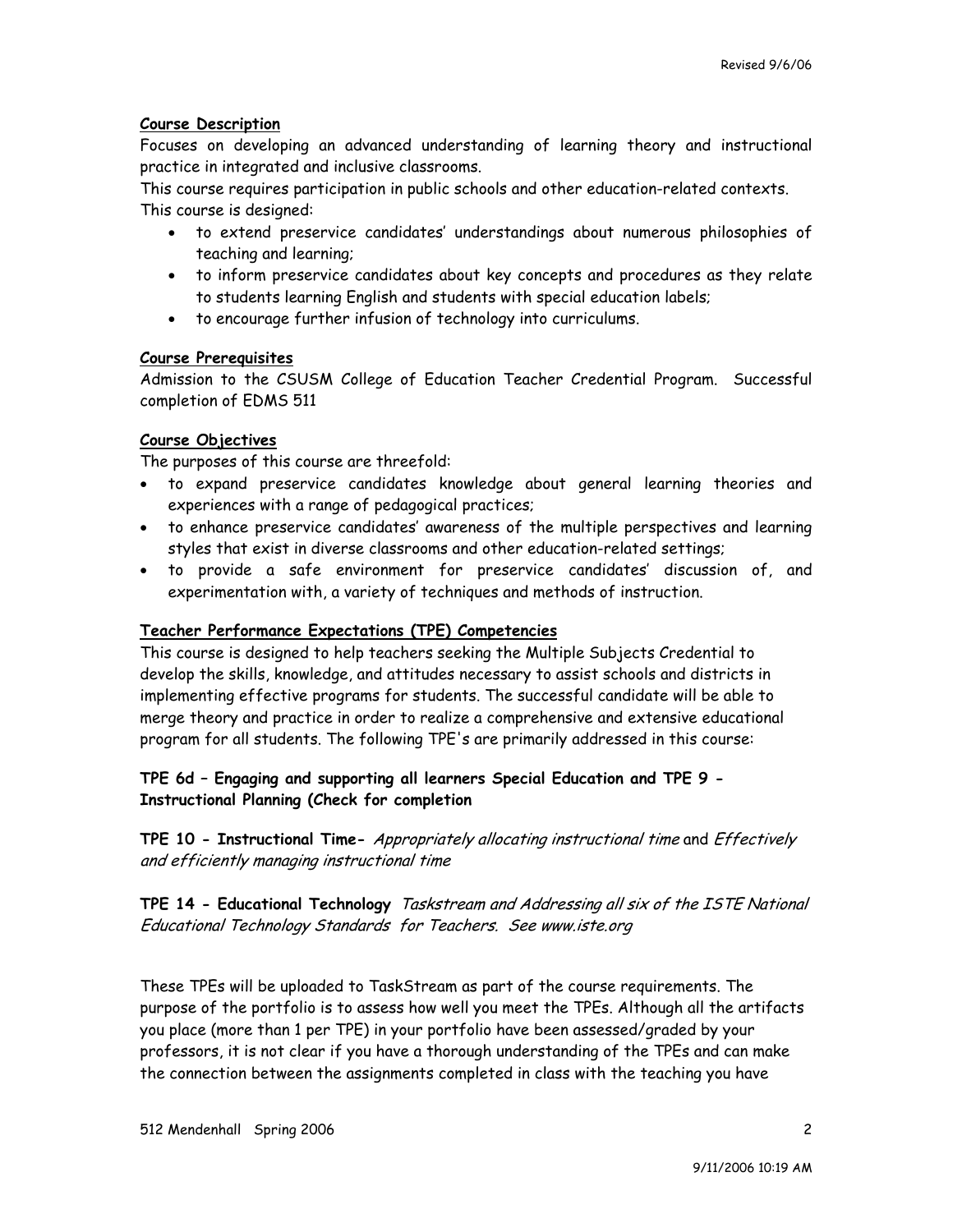experienced and the TPEs. Your task to write a cogent reflective essay for each TPE on how the artifacts you have chosen provide evidence that shows you have demonstrated meeting each TPE. Each narrative must include a: a) description b) analysis and c) reflection.

### **Required Texts**

- Woo, K., Valadez, G., & Marion, R. (2003). (custom reader). *Elementary* Teaching and Learning I & II. Boston, MA:Pearson.
- Choate, J. (2004). Successful Inclusive Teaching: Proven ways to detect and correct special needs. Needham Heights, MA: Allyn and Bacon.
- TaskStream Electronic Portfolio, Must register and pay fee online prior to first class @ www.TaskStream.com (register for 1 year minimum).

#### **Students with Disabilities Requiring Reasonable Accommodations**

Students must be approved for services by providing appropriate and recent documentation to the Office of Disable Student Services (DSS). This office is located in Craven Hall 5205, and can be contacted by phone at (760) 750-4905, or TTY (760) 750-4909. Students authorized by DSS to receive reasonable accommodations should meet with their instructor during office hours or, in order to ensure confidentiality, in a more private setting.

**Writing:** In keeping with the All-University Writing Requirement, all 3-unit courses must have a writing component of at least 2,500 words (approximately 10 pages), which can be administered, in a variety of ways.

#### **Plagiarism**

All work submitted for this course should reflect students' efforts. When relying on supporting documents authored by others, cite them clearly and completely using American Psychological Association (APA) manual,  $5^{th}$  edition. Failure to do so may result in failure of the course.

#### **CSUSM Academic Honesty Policy**

"Students will be expected to adhere to standards of academic honesty and integrity, as outlined in the Student Academic Honesty Policy. All written work and oral assignments must be original work. All ideas/materials that are borrowed from other sources must have appropriate references to the original sources. Any quoted material should give credit to the source and be punctuated with quotation marks.

Students are responsible for honest completion of their work including examinations. There will be no tolerance for infractions. If you believe there has been an infraction by someone in the class, please bring it to the instructor's attention. The instructor reserves the right to discipline any student for academic dishonesty in accordance with the general rules and regulations of the university. Disciplinary action may include the lowering of grades and/or the assignment of a failing grade for an exam, assignment, or the class as a whole."

### **Grading Policy**

All students will come prepared to class; readings and homework assignments are listed on the dates on which they are due.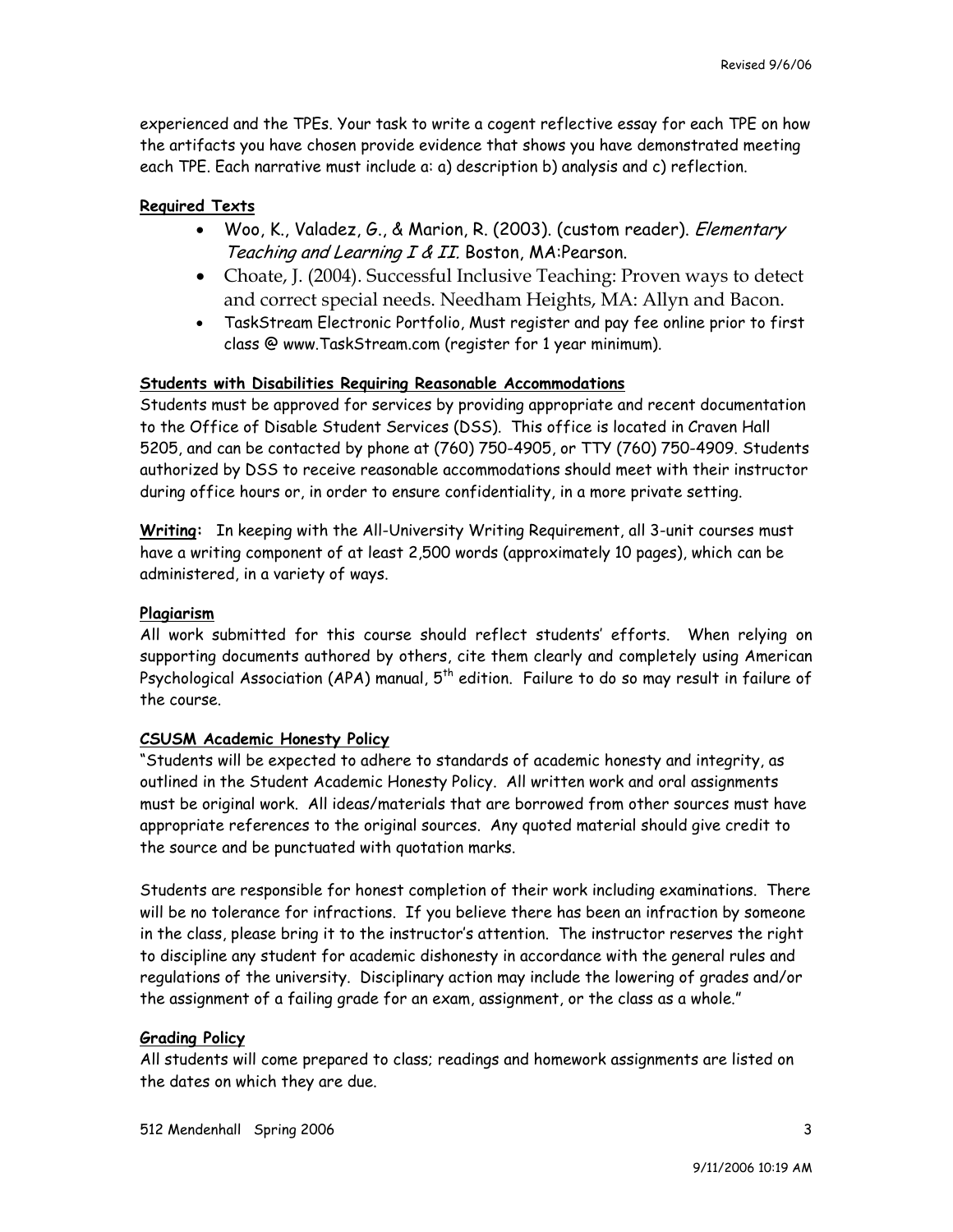All required work is expected to be on time. One grade level will be deducted for each class meeting for which it is late (e.g., an "A" assignment that is submitted one class session late will be marked down to a "B"). Unless prior instructor approval is secured, assignments will not be accepted three class sessions after which they are due. Exceptions will be handled on a case-by-case basis, as determined by the instructor.

It is expected that students will proofread and edit their assignments prior to submission. Students will ensure that the text is error-free (grammar, spelling), and ideas are logically and concisely presented. The assignment's grade will be negatively affected as a result of this oversight. Each written assignment will be graded approximately 80% on content and context (detail, logic, synthesis of information, depth of analysis, etc.), and 20% on mechanics (grammar, syntax, spelling, format, uniformity of citation, etc.). All citations, where appropriate, will use American Psychological Association (APA) format. Consult American Psychological Association (APA) Manual, 5<sup>th</sup> edition for citation guidance.

Grading will also include a component of "professional demeanor." Students will conduct themselves in ways that are generally expected of those who are entering the education profession. This includes but is not limited to:

- On-time arrival to all class sessions;
- Advance preparation of readings and timely submission of assignments;
- Respectful participation in all settings (e.g., whole group, small group, in/outside of class);
- Carefully considered, culturally aware approaches to solution-finding.

### **Course Assignments**

**Please note assignments are due whether or not you are present in class that day.** 

| Professional Growth Research | 10 points  |
|------------------------------|------------|
| Observation & Reflection     | 10 points  |
| Disability Matrix            | 10 points  |
| Lesson Plan Project          | 30 points  |
| TaskStream Submissions       | 10 points  |
| Portfolio                    | 20 points  |
| Attendance/Participation     | 10 points  |
| Total                        | 100 points |

## **Please communicate with the professor if you are having difficulty understanding an assignment or completing it on time.**

#### **Grading Scale**

| A+= 93-100 |  |
|------------|--|
| A-=90-92   |  |
|            |  |

B+=86-89 B=83-86 B-=80-82

 $C_{+}$ = 77-79 C= 73-76  $C - 70 - 72$ 

D=60-69 F=59 or lower.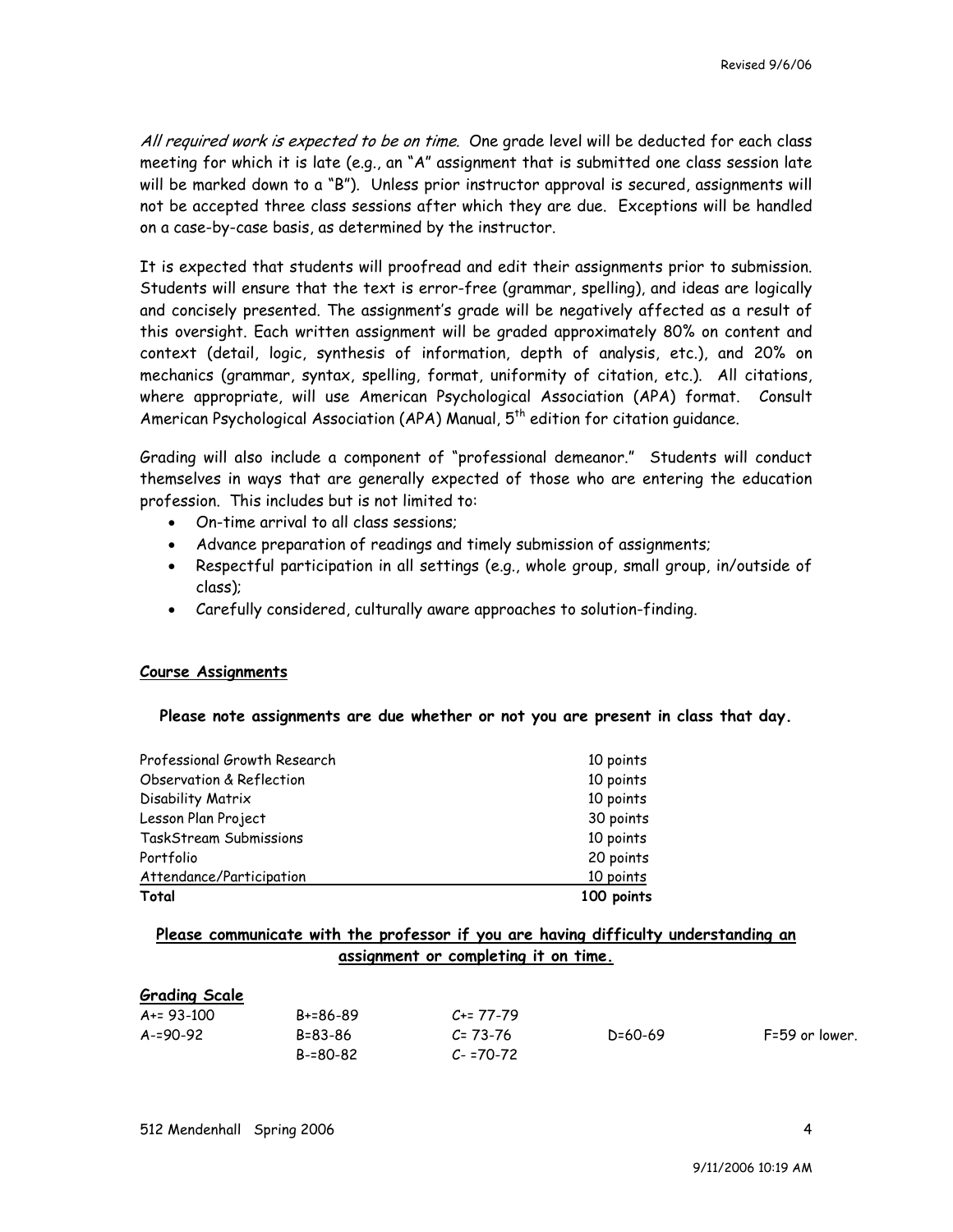# **Course Outline**

**While this syllabus is carefully planned, it may be modified at any time in response to the needs and interests of the class.** 

| Date                   | Topic                                               | Assignment                                                                                                                                                           | Reading for the                                       |
|------------------------|-----------------------------------------------------|----------------------------------------------------------------------------------------------------------------------------------------------------------------------|-------------------------------------------------------|
|                        |                                                     |                                                                                                                                                                      | following                                             |
|                        |                                                     |                                                                                                                                                                      | week                                                  |
| Session 1<br>8/25/2006 | Introduction/Course<br>Overview                     | I am a Teacher Poem                                                                                                                                                  |                                                       |
|                        | Elements of a Portfolio                             |                                                                                                                                                                      |                                                       |
|                        | Teacher as a Professional                           | Professional Growth Research<br>What makes you do at what you<br>do?                                                                                                 |                                                       |
|                        | Observation and<br>Differentiation                  | Reflection: Observation Form<br>and Model Lesson                                                                                                                     |                                                       |
| Session 2<br>9/1/2006  | Teacher as a Professional:                          | Due: Professional Growth Research<br>Reflection                                                                                                                      | Review:<br>Choate, Chpt. 2, 3 and                     |
|                        | Standards of Conduct                                | Bring to class Philosophy<br>1.<br>Statement from ED 350 and 4                                                                                                       | 15<br>(Hint: if you did not read                      |
|                        | <b>Educational Philosophy</b>                       | copies of your current resume.<br>Bring to class Standards for<br>2.                                                                                                 | these chapters in depth<br>last semester, do so       |
|                        | Your Resume and job<br>application.                 | a content area you will teach<br>and a TE for that content area<br>from the grade level you will                                                                     | now.)                                                 |
|                        | Structures and procedures<br>that promote learning. | teach this semester.                                                                                                                                                 |                                                       |
| Session 3              | <b>Special Education</b>                            | Due: Observation                                                                                                                                                     | Read:                                                 |
| 9/8/2006               | Disability Matrix                                   | 1. Bring to class completed Lesson<br>Plan Template                                                                                                                  | Marion, Valadez and<br>Woo:                           |
|                        | Structures and procedures<br>that promote learning. | 3. Bring to class Standards for<br>a content area you will<br>teach and a TE for that<br>content area from the<br>grade level you will teach<br>this semester.<br>4. | "Performance<br>Assessment of Skills and<br>Products. |
| Session 4              | Assessment and Rubrics for                          | Due: Disability Matrix                                                                                                                                               | Marion, Valadez and                                   |
| 9/15/2006              | Differentiation                                     |                                                                                                                                                                      | Woo: "Renavigating the<br>Waters"                     |
|                        | Structures and procedures<br>that promote learning. |                                                                                                                                                                      |                                                       |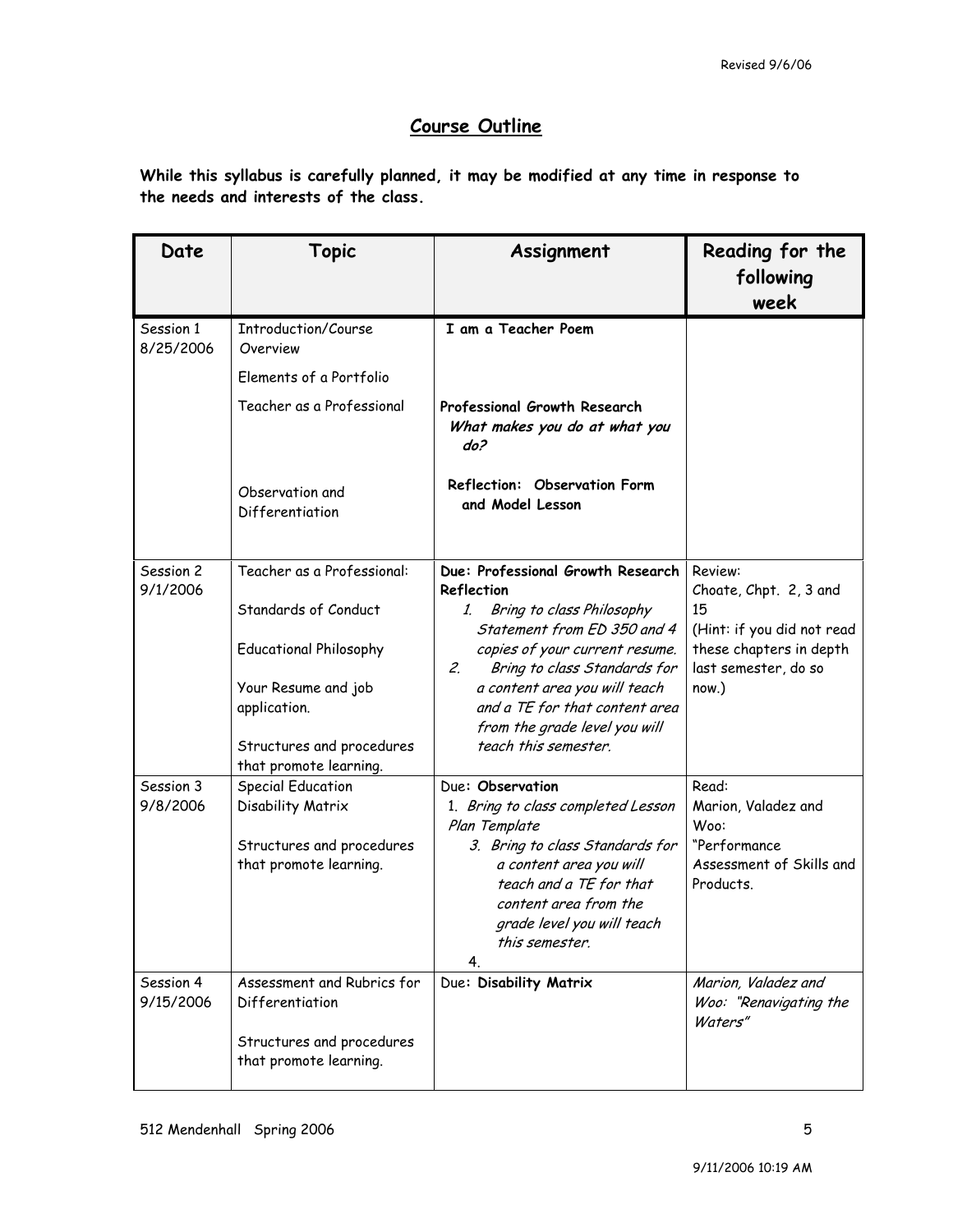| Date                    | Topic                                                                                            | Assignment                                                           | Reading for the<br>following<br>week                                                                                                        |
|-------------------------|--------------------------------------------------------------------------------------------------|----------------------------------------------------------------------|---------------------------------------------------------------------------------------------------------------------------------------------|
| Session 5<br>9/22/2006  | Differentiated Designs<br>Gifted Learners<br>Structures and procedures<br>that promote learning. | Due: No assignments due                                              | Download and bring to<br>class on 10/6/06 the<br><b>ISTF National Educational</b><br>Technology Standards for<br>Teachers. See www.iste.org |
| Session 6<br>9/29/2006  | Applied Differentiation<br>Technology<br>Structures and procedures<br>that promote learning.     | No assignments due<br>Due:                                           |                                                                                                                                             |
| Session 7<br>10/6/2006  | <b>Involving Parents</b><br>Technology<br>Structures and procedures<br>that promote learning.    | Due: Lesson Plan Project                                             | No Out of Class Reading                                                                                                                     |
| Session 8<br>10/13/2006 | Reflective Practice                                                                              | Due: Any Taskstream updates and<br><b>TPE 10 and 14</b><br>Portfolio | No Out of Class Reading                                                                                                                     |

### **ASSIGNMENT GUIDELINES**

| Assignment                                 | What to do:                                                                                                                                                         |  |
|--------------------------------------------|---------------------------------------------------------------------------------------------------------------------------------------------------------------------|--|
| Professional Growth<br>Research Reflection | Write 500 word reflection on "What makes you do what you do" article                                                                                                |  |
| Observation                                | Complete at least one lesson observation using the Differentiation<br>Observation Graphic Organizer and write a one page reflective<br>response to these questions: |  |
|                                            | What standard(s) were addressed in this lesson?<br>$1_{-}$                                                                                                          |  |
|                                            | What students differentiation needs were addressed in the<br>2<br>lesson did you observed?                                                                          |  |
|                                            | 3. Which differentiation mode(s) did you observe the teacher<br>use?                                                                                                |  |
|                                            | Was the differentiation effective for the students?<br>4.                                                                                                           |  |
|                                            | 5.<br>What would you have done differently to allow student access<br>to the lesson?                                                                                |  |
|                                            | ("One Page" means you craft your responses to tell the most using the<br>least words, in other words, get to the point!)                                            |  |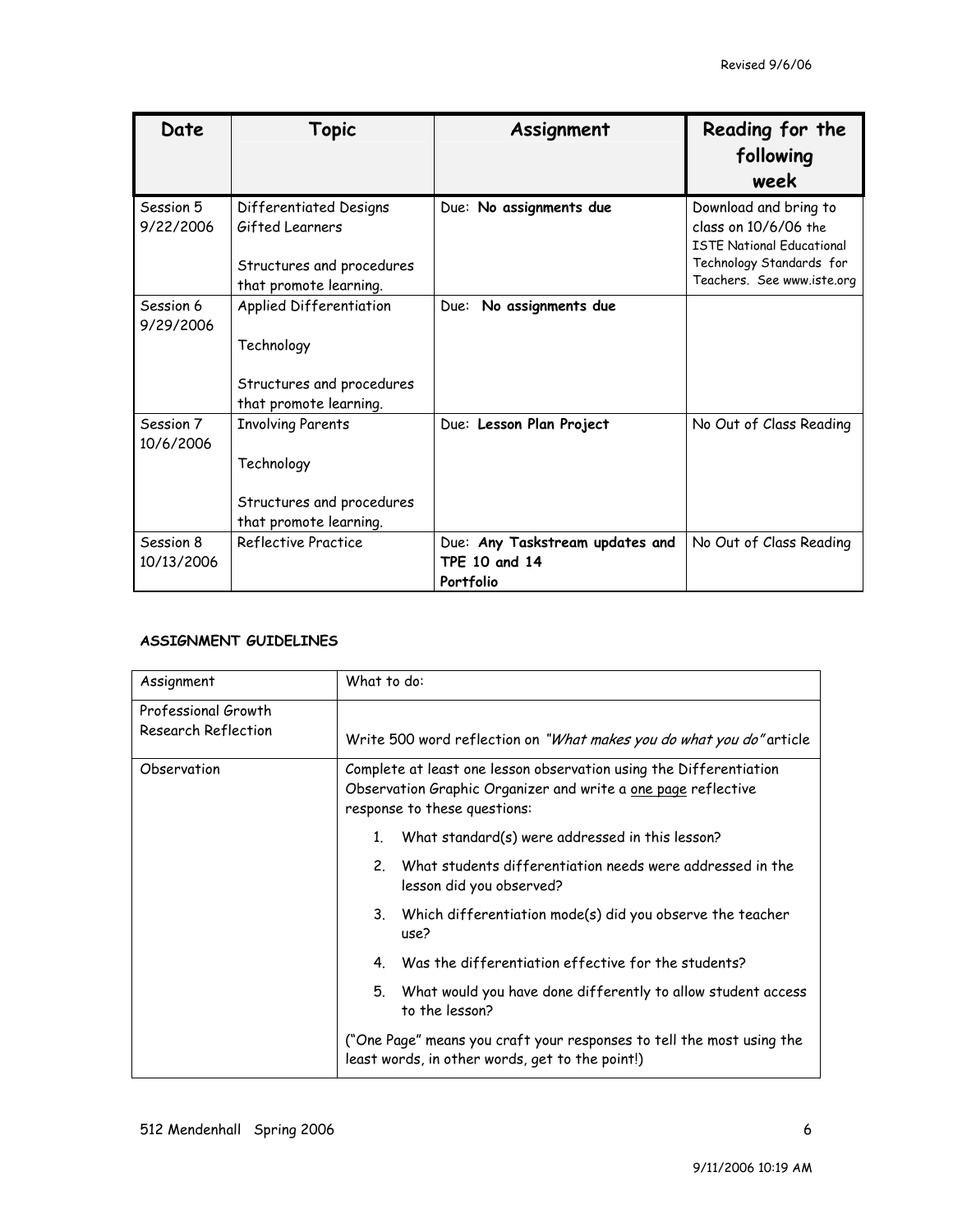| Disability Matrix   | Student pairs will<br>1. Create a table, graphic organizer, or other visual<br>representation of the thirteen (13) special education disability<br>categories presented in this course. Be creative your table must<br>take the form of a word-processed table or an Excel chart, or<br>any other organizational scheme that clearly illustrates each of<br>the following seven dimensions: |
|---------------------|---------------------------------------------------------------------------------------------------------------------------------------------------------------------------------------------------------------------------------------------------------------------------------------------------------------------------------------------------------------------------------------------|
|                     | a. The name of the handicapping condition<br>b. A brief description of the learning and/or social behaviors                                                                                                                                                                                                                                                                                 |
|                     | associated with the disability                                                                                                                                                                                                                                                                                                                                                              |
|                     | c. One assessment appropriate to use to determine the                                                                                                                                                                                                                                                                                                                                       |
|                     | presence or degree of the disability                                                                                                                                                                                                                                                                                                                                                        |
|                     | do. One typical content adaptation/modification in curriculum,<br>materials, goals                                                                                                                                                                                                                                                                                                          |
|                     | e. One typical adaptation/modification in classroom<br>environment                                                                                                                                                                                                                                                                                                                          |
|                     | f. One typical adaptation/modification in teaching practices                                                                                                                                                                                                                                                                                                                                |
|                     | g. One typical adaptation/modification in assessments required                                                                                                                                                                                                                                                                                                                              |
|                     | of the student.                                                                                                                                                                                                                                                                                                                                                                             |
| Lesson Plan Project | Each student will write a one month (four week) plan for an                                                                                                                                                                                                                                                                                                                                 |
|                     | elementary classroom that incorporates the following<br>elements:                                                                                                                                                                                                                                                                                                                           |
|                     | language arts lessons OR math lessons                                                                                                                                                                                                                                                                                                                                                       |
|                     | social science, science or art lessons (choose one)                                                                                                                                                                                                                                                                                                                                         |
|                     | a field trip<br>$\overline{\phantom{a}}$                                                                                                                                                                                                                                                                                                                                                    |
|                     | an assembly or special program<br>teacher collaboration                                                                                                                                                                                                                                                                                                                                     |
|                     | student assessment                                                                                                                                                                                                                                                                                                                                                                          |
|                     | differentiation strategies for students who are<br>-                                                                                                                                                                                                                                                                                                                                        |
|                     | identified EL, GATE and Spec. Ed.                                                                                                                                                                                                                                                                                                                                                           |
|                     | technology for student use                                                                                                                                                                                                                                                                                                                                                                  |
|                     | technology for teacher use in instruction                                                                                                                                                                                                                                                                                                                                                   |
|                     | technology for assessment (electronic grade books,                                                                                                                                                                                                                                                                                                                                          |
|                     | rubrics, etc.)                                                                                                                                                                                                                                                                                                                                                                              |
|                     | Create a simple page format that includes:                                                                                                                                                                                                                                                                                                                                                  |
|                     | the grade level.<br>The content area                                                                                                                                                                                                                                                                                                                                                        |
|                     | The standard(s) being addressed<br>٠                                                                                                                                                                                                                                                                                                                                                        |
|                     | Assessment of the Standard<br>٠                                                                                                                                                                                                                                                                                                                                                             |
|                     | Materials                                                                                                                                                                                                                                                                                                                                                                                   |
|                     | Grouping                                                                                                                                                                                                                                                                                                                                                                                    |
|                     | Differentiation for EL, Spec. Ed., GATE, as appropriate.<br>٠                                                                                                                                                                                                                                                                                                                               |
|                     | Daily tasks<br>٠                                                                                                                                                                                                                                                                                                                                                                            |
|                     | Daily assessment (formal or informal, as appropriate.)                                                                                                                                                                                                                                                                                                                                      |